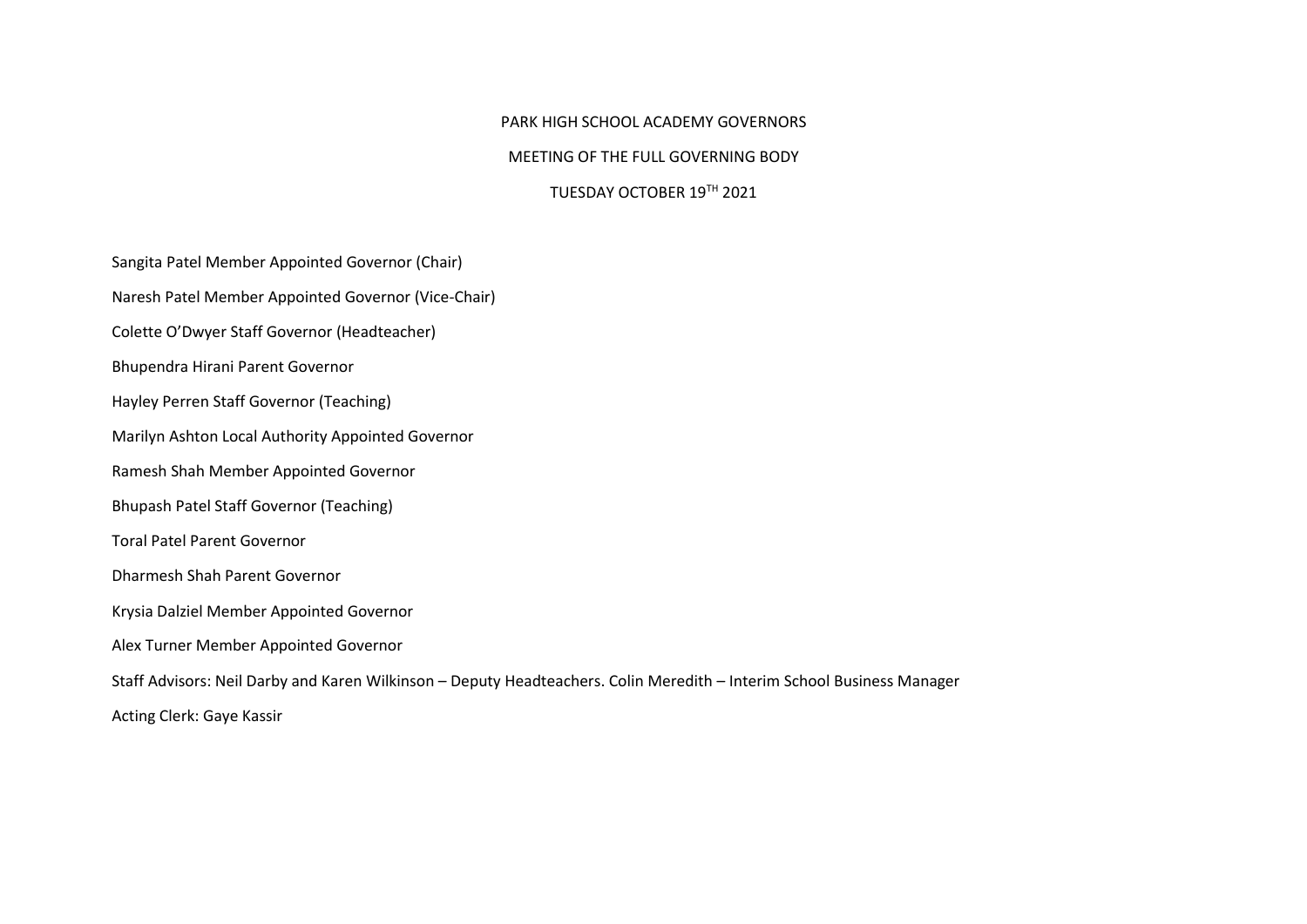| Item |                                                            | Lead      | <b>Notes</b>                                                                                                                                                                                                                                                                                                                                                                                                                                                                                                                                                                                                                                                                                                                   | <b>Actions</b>              |
|------|------------------------------------------------------------|-----------|--------------------------------------------------------------------------------------------------------------------------------------------------------------------------------------------------------------------------------------------------------------------------------------------------------------------------------------------------------------------------------------------------------------------------------------------------------------------------------------------------------------------------------------------------------------------------------------------------------------------------------------------------------------------------------------------------------------------------------|-----------------------------|
| 1.   | <b>Election of Chair and Vice</b>                          | GK        | Sangita Patel was elected as Chair                                                                                                                                                                                                                                                                                                                                                                                                                                                                                                                                                                                                                                                                                             |                             |
|      | Chair                                                      |           | Naresh Patel was elected as Vice Chair                                                                                                                                                                                                                                                                                                                                                                                                                                                                                                                                                                                                                                                                                         |                             |
| 2.   | Welcome and apologies                                      | <b>SP</b> | Apologies from:                                                                                                                                                                                                                                                                                                                                                                                                                                                                                                                                                                                                                                                                                                                |                             |
|      |                                                            |           | <b>Hayley Perren</b><br>$\bullet$                                                                                                                                                                                                                                                                                                                                                                                                                                                                                                                                                                                                                                                                                              |                             |
|      |                                                            |           | Alex Turner                                                                                                                                                                                                                                                                                                                                                                                                                                                                                                                                                                                                                                                                                                                    |                             |
|      |                                                            |           | Marilyn Ashton                                                                                                                                                                                                                                                                                                                                                                                                                                                                                                                                                                                                                                                                                                                 |                             |
|      |                                                            |           | Welcome to the first live meeting for over a year                                                                                                                                                                                                                                                                                                                                                                                                                                                                                                                                                                                                                                                                              |                             |
|      | 3. Declarations of Interest                                | <b>SP</b> | Toral Patel - Finance Officer at Stanburn School.                                                                                                                                                                                                                                                                                                                                                                                                                                                                                                                                                                                                                                                                              |                             |
|      |                                                            |           | Colette O'Dwyer's husband Director of Education at Harrow Council                                                                                                                                                                                                                                                                                                                                                                                                                                                                                                                                                                                                                                                              |                             |
| 4.   | Order of Agenda                                            | <b>SP</b> | No changes                                                                                                                                                                                                                                                                                                                                                                                                                                                                                                                                                                                                                                                                                                                     |                             |
| 5.   | Minutes of the meeting                                     | <b>SP</b> | Change Patrick O'Dwyer's post to Director for Education, otherwise                                                                                                                                                                                                                                                                                                                                                                                                                                                                                                                                                                                                                                                             | Sangita to sign off a copy, |
|      | hold on 6 <sup>th</sup> July 2021                          |           | they are good to sign off.                                                                                                                                                                                                                                                                                                                                                                                                                                                                                                                                                                                                                                                                                                     | small amendment to be       |
|      |                                                            |           |                                                                                                                                                                                                                                                                                                                                                                                                                                                                                                                                                                                                                                                                                                                                | made                        |
| 6.   | <b>Matters arising</b>                                     | <b>SP</b> | None                                                                                                                                                                                                                                                                                                                                                                                                                                                                                                                                                                                                                                                                                                                           |                             |
| 7.   | Report from the Chair                                      | <b>SP</b> | Two resignations, Jo Muir and Sam Methuen, many thanks for all                                                                                                                                                                                                                                                                                                                                                                                                                                                                                                                                                                                                                                                                 | Governors not present to    |
|      | a. Governor Code of                                        |           | their years of service to the school. Jane Turgel has also resigned as                                                                                                                                                                                                                                                                                                                                                                                                                                                                                                                                                                                                                                                         | sign at first available     |
|      | Conduct                                                    |           |                                                                                                                                                                                                                                                                                                                                                                                                                                                                                                                                                                                                                                                                                                                                | opportunity.                |
|      |                                                            |           |                                                                                                                                                                                                                                                                                                                                                                                                                                                                                                                                                                                                                                                                                                                                |                             |
|      |                                                            |           |                                                                                                                                                                                                                                                                                                                                                                                                                                                                                                                                                                                                                                                                                                                                |                             |
|      |                                                            |           |                                                                                                                                                                                                                                                                                                                                                                                                                                                                                                                                                                                                                                                                                                                                |                             |
|      |                                                            |           |                                                                                                                                                                                                                                                                                                                                                                                                                                                                                                                                                                                                                                                                                                                                |                             |
|      |                                                            |           |                                                                                                                                                                                                                                                                                                                                                                                                                                                                                                                                                                                                                                                                                                                                |                             |
|      |                                                            |           |                                                                                                                                                                                                                                                                                                                                                                                                                                                                                                                                                                                                                                                                                                                                |                             |
|      |                                                            |           |                                                                                                                                                                                                                                                                                                                                                                                                                                                                                                                                                                                                                                                                                                                                |                             |
|      |                                                            |           |                                                                                                                                                                                                                                                                                                                                                                                                                                                                                                                                                                                                                                                                                                                                |                             |
|      |                                                            |           |                                                                                                                                                                                                                                                                                                                                                                                                                                                                                                                                                                                                                                                                                                                                |                             |
|      |                                                            |           |                                                                                                                                                                                                                                                                                                                                                                                                                                                                                                                                                                                                                                                                                                                                |                             |
|      |                                                            |           |                                                                                                                                                                                                                                                                                                                                                                                                                                                                                                                                                                                                                                                                                                                                |                             |
|      | b. Resignations from<br>the GB<br>8. Report from the Clerk | GK        | our Clerk as her workload has increased. We have sourced a<br>company to do our clerking for a year to see how that works. They<br>should be in place after half term. They will be fully trained and<br>able to advise governors on governance matters. It should be the<br>same person that attends all meetings.<br>There is also a governor code of conduct accessible to all and which<br>all governors present to sign. Any governors not present will be<br>asked to sign when they come into school. Thanks to all for<br>persevering on Zoom over the last 18 months. Most committees<br>will continue on Zoom and FGB will stay live unless it is difficult to<br>attend (bad weather/lockdown)<br>None<br>$\bullet$ |                             |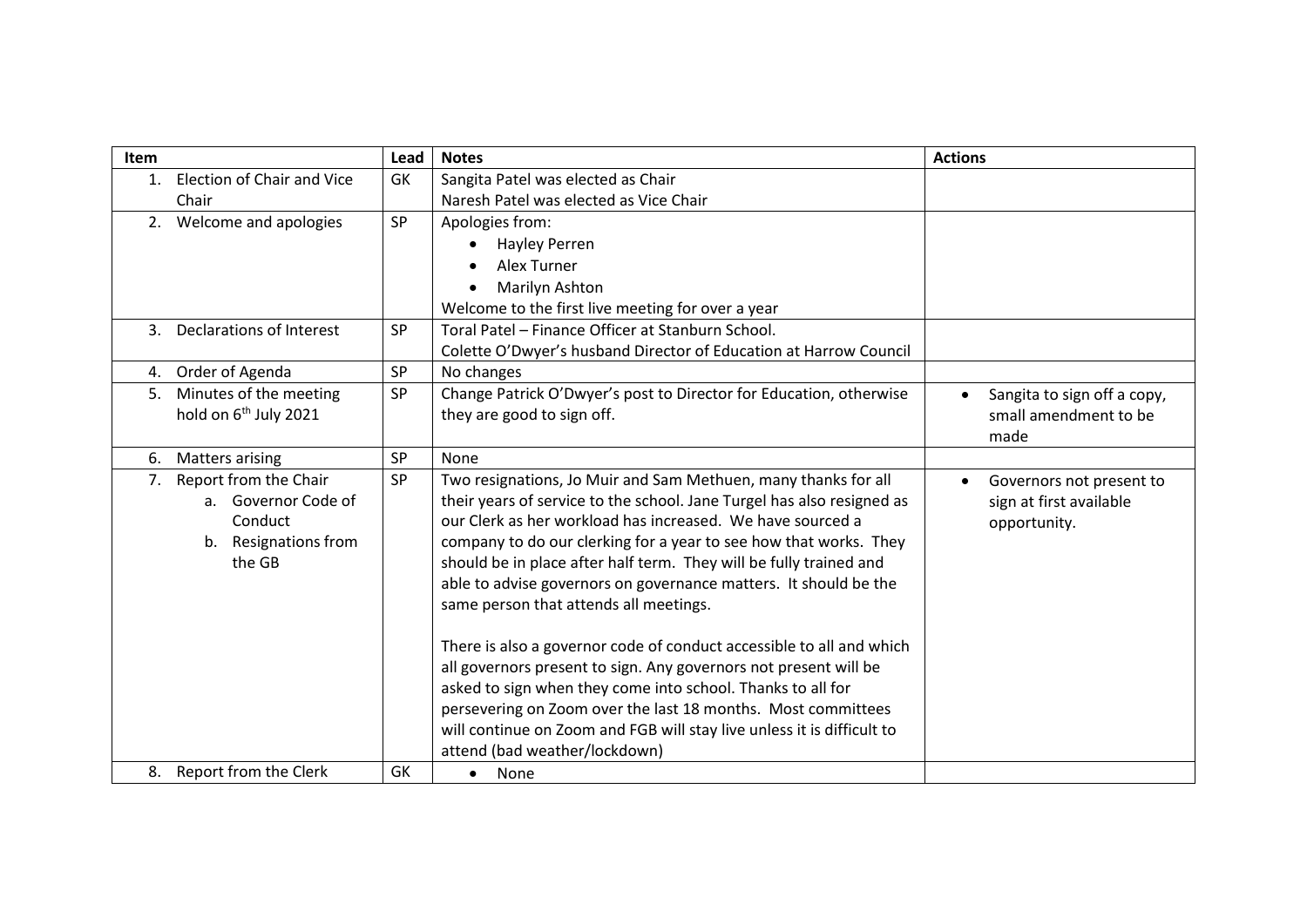| 9. Finance Training         | <b>CM</b> | Overview of finance for governors. Three core functions (as per<br>information circulated to GB) | $\bullet$ | Governors need to be well<br>informed so that they can |
|-----------------------------|-----------|--------------------------------------------------------------------------------------------------|-----------|--------------------------------------------------------|
|                             |           | Overseeing and ensuring effective financial performance:                                         |           | respond to questions from                              |
|                             |           | <b>General Annual Grant</b>                                                                      |           | Ofsted about how the                                   |
|                             |           | Covid Recovery                                                                                   |           | budget is managed and                                  |
|                             |           | <b>Pupil Premium</b>                                                                             |           | whether it is fit for purpose.                         |
|                             |           | <b>SEND</b>                                                                                      |           | To be clear about how the                              |
|                             |           | Pupil numbers are very important when looking at finance as we                                   |           | budget works and be able                               |
|                             |           | need to adjust the budget depending on the numbers of pupils.                                    |           | to answer any query that                               |
|                             |           | Colin then went on to list the general spend required on a yearly                                |           | might come up, including                               |
|                             |           | basis and how we have to budget and plan for this. It is clear that                              |           | being able to speak to                                 |
|                             |           | there is a need for forward planning in this area so that the spend is                           |           | comparative data from our                              |
|                             |           | affordable and relevant to the needs of the school community.                                    |           | family of schools.                                     |
|                             |           |                                                                                                  |           | Governors to send                                      |
|                             |           | Thanks to Colin for the clear notes that he circulated.                                          |           | questions to Colin via email                           |
|                             |           |                                                                                                  |           | and then discuss them at                               |
|                             |           | Are we doing anything about lettings?                                                            |           | the next GB meetings                                   |
|                             |           | In development, viable in the main building but will<br>$\circ$                                  |           |                                                        |
|                             |           | need staffing, some interest that will need sorting                                              |           |                                                        |
|                             |           | out                                                                                              |           |                                                        |
|                             |           | Finance committee will develop a further set of questions for Colin.                             |           |                                                        |
|                             |           | Colette went into more detail about staffing and spend and how                                   |           |                                                        |
|                             |           | although we may be placed with comparable schools there will be                                  |           |                                                        |
|                             |           | significant differences in our offer (e.g. we have an above average                              |           |                                                        |
|                             |           | number of students with EHCPs), so it is important to be aware of all                            |           |                                                        |
|                             |           | the details of why we spend what we spend.                                                       |           |                                                        |
| 10. Reports from committees | All       | Finance, all members elected. New system is up and running                                       | $\bullet$ | Hard copies of minutes                                 |
|                             |           | and we are aware that there need to be some adjustments.                                         |           | need to be made available                              |
|                             |           | The new system enables governors to see more deeply and                                          |           | for signing by governors                               |
|                             |           | clearly how the finances are running. Colin has a new layout                                     |           | Colette and Colin will                                 |
|                             |           | to report to governors which the committee approved. This                                        |           | update governors on the                                |
|                             |           | linked the budget software with the finance software. The                                        |           | situations with the main                               |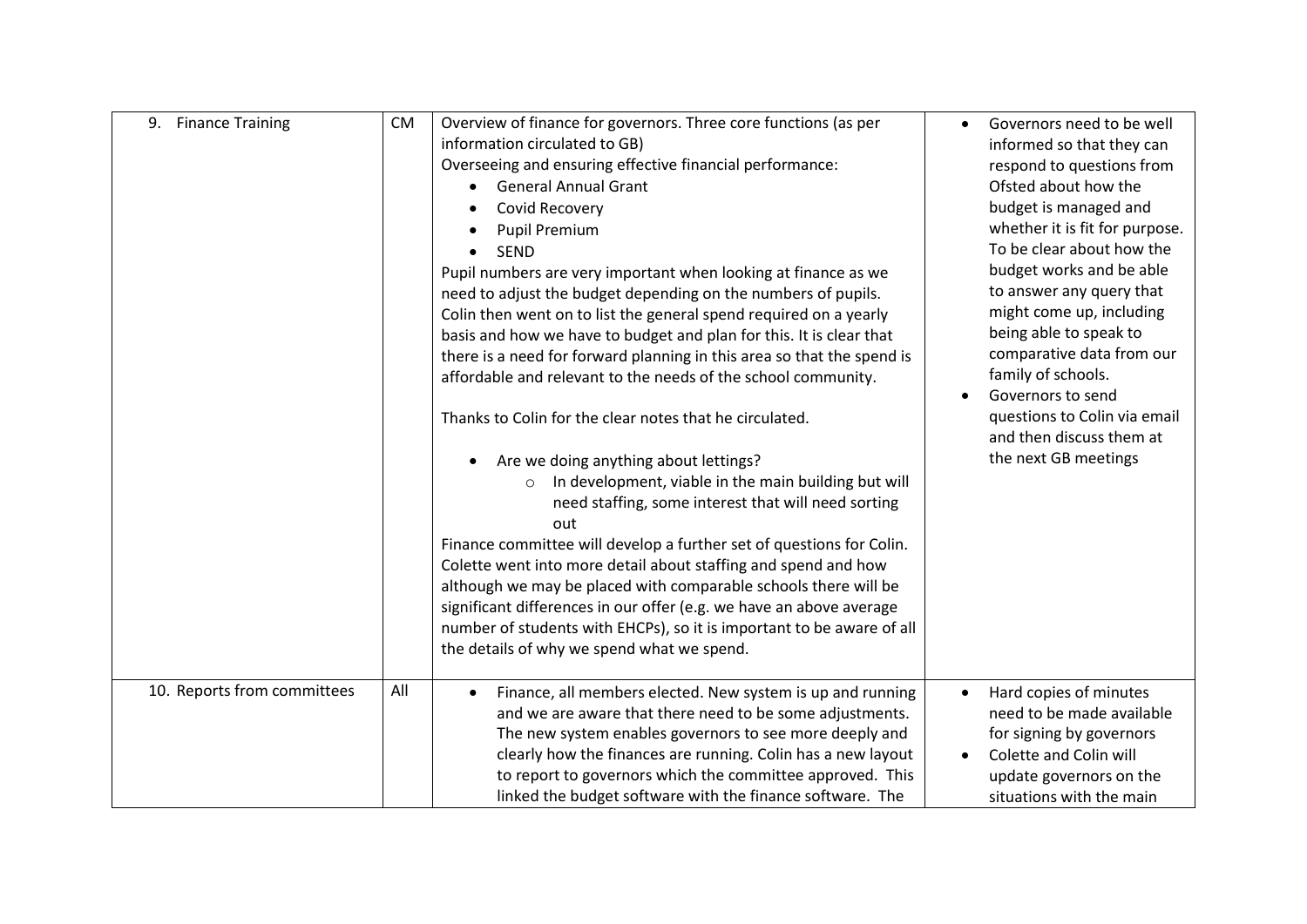| committee has prioritised what it will be looking at this<br>year. The committee also scrutinised the academies<br>handbook. Two policies were approved in this committee.<br>Waivers come into action at £10,000.<br>Large expenditure was discussed including the security<br>$\bullet$<br>fencing. Colette went into detail on the progress of this.<br>Audit committee will be joining Finance and Premises<br>$\bullet$<br>C&A, all committee members confirmed. Y7 data was<br>$\bullet$<br>discussed but will be revisited in the next committee.<br>Careers and Employability is up and running and Unifrog is<br>now rolled out to the whole school.<br>Careers Fair took place today to start the process for Y11<br>$\bullet$<br>and Y13. Pathways were discussed along with 6 <sup>th</sup> Form<br>retention, which is improving. We are reapplying for the<br>Gatsby award this year. End of year outcomes were<br>discussed along with the numbers appealing (not many) and<br>their progress. There will be more of a push on<br>apprenticeship in Y13 rather than Y11. There are some<br>subjects in KS5 that might not be continuing because of<br>uptake. Various monitoring visits have been planned for<br>this term. Krysia will be working with Louise Cramp to look<br>at the G&T strand of the school. Thanks to Donna and<br>Bhupendra for all their hard work on this.<br>WSC all committee members confirmed. Attendance<br>$\bullet$ | gates and their probable<br>replacement as well as the<br>other entrances and exits<br>Governors and staff to<br>consider ways to capture<br>the positive feedback from<br>parents and publish it<br>Governors' morning on<br>$\bullet$<br>November 3rd |
|-------------------------------------------------------------------------------------------------------------------------------------------------------------------------------------------------------------------------------------------------------------------------------------------------------------------------------------------------------------------------------------------------------------------------------------------------------------------------------------------------------------------------------------------------------------------------------------------------------------------------------------------------------------------------------------------------------------------------------------------------------------------------------------------------------------------------------------------------------------------------------------------------------------------------------------------------------------------------------------------------------------------------------------------------------------------------------------------------------------------------------------------------------------------------------------------------------------------------------------------------------------------------------------------------------------------------------------------------------------------------------------------------------------------------------------------------------------------|---------------------------------------------------------------------------------------------------------------------------------------------------------------------------------------------------------------------------------------------------------|
| overview was presented as well as how students were<br>tracked during lockdown. Transition of Y7s to Park was also<br>reported. Governors are keen to have training on relevant<br>areas of WSC.                                                                                                                                                                                                                                                                                                                                                                                                                                                                                                                                                                                                                                                                                                                                                                                                                                                                                                                                                                                                                                                                                                                                                                                                                                                                  |                                                                                                                                                                                                                                                         |
| G&D all committee members confirmed. Please everyone<br>look at their terms of reference in each committee. BCP<br>was scrutinised by this panel, GK's home and Sangita's<br>office are gathering points in case of an emergency. Risk<br>management policy reviewed and remains unchanged.                                                                                                                                                                                                                                                                                                                                                                                                                                                                                                                                                                                                                                                                                                                                                                                                                                                                                                                                                                                                                                                                                                                                                                       | Please review your terms of<br>reference for your<br>committee by the end of<br>this term                                                                                                                                                               |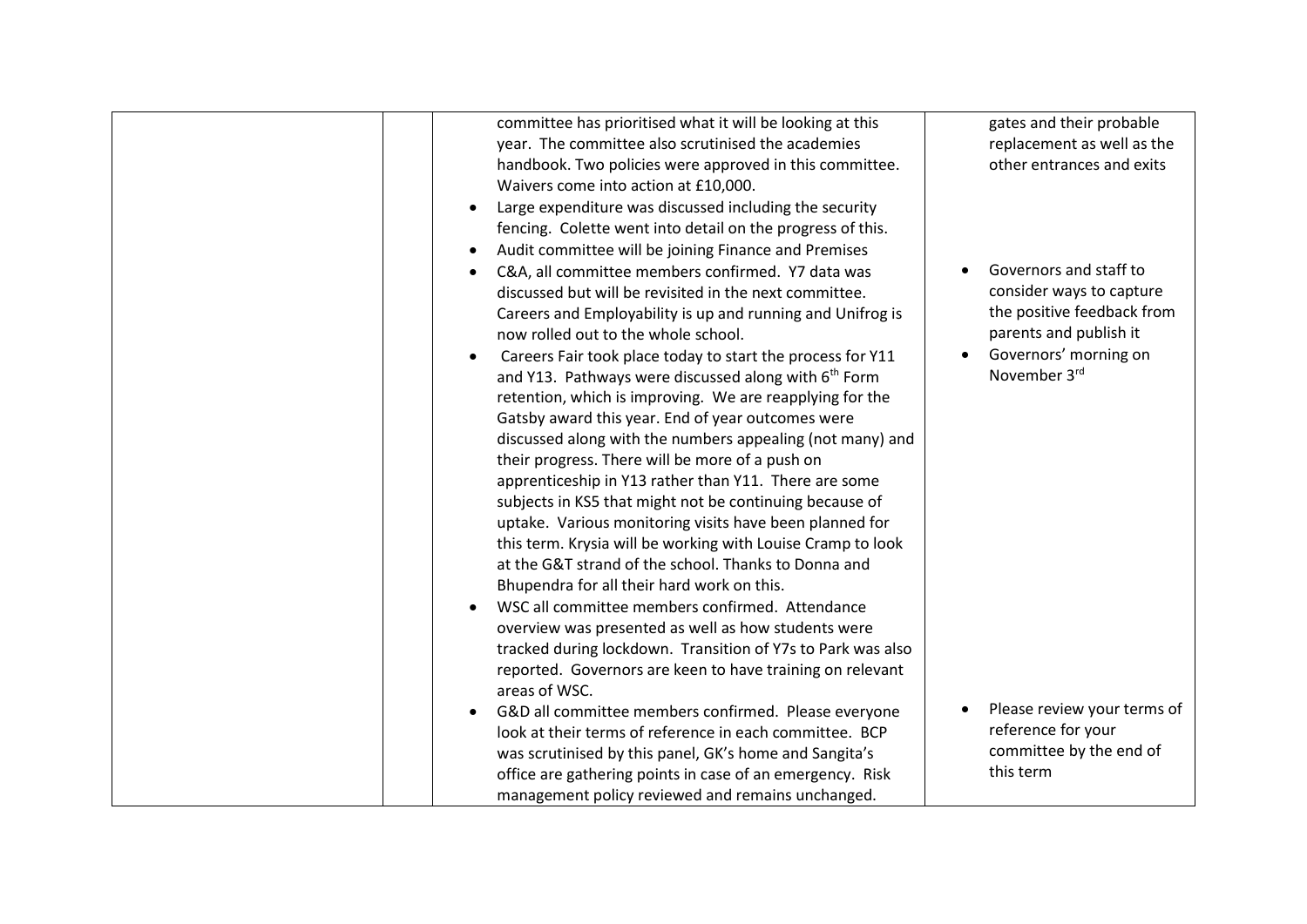| Executive summary of the IT review was presented so that<br>governors had clarity around the challenges in this area of<br>the school. New OfSTED framework was also studied to<br>clarify the requirements for Good and Outstanding and |  |
|------------------------------------------------------------------------------------------------------------------------------------------------------------------------------------------------------------------------------------------|--|
|                                                                                                                                                                                                                                          |  |
|                                                                                                                                                                                                                                          |  |
|                                                                                                                                                                                                                                          |  |
|                                                                                                                                                                                                                                          |  |
| particular focus on expectations of governors during an                                                                                                                                                                                  |  |
| inspection. The December external review was also                                                                                                                                                                                        |  |
| discussed, although governors will not be involved in this                                                                                                                                                                               |  |
| one. The committee is also looking at the nature of all the                                                                                                                                                                              |  |
| GB meetings and whether the nature of them will change.                                                                                                                                                                                  |  |
| 11. Report from the<br>CO<br>School mobility is increasing, with numbers constantly going<br>$\bullet$                                                                                                                                   |  |
| Headteacher<br>up and down in each year group. There is an impact here                                                                                                                                                                   |  |
| from the pandemic and from Brexit.                                                                                                                                                                                                       |  |
| There is a waiting list, but this belies the real logistics of                                                                                                                                                                           |  |
| processing new admissions and the complexities therein                                                                                                                                                                                   |  |
| (students from different boroughs/neighbouring                                                                                                                                                                                           |  |
| schools/educated abroadthis list is not exhaustive).                                                                                                                                                                                     |  |
| New Exams officer appointed this week                                                                                                                                                                                                    |  |
| Changes in staffing with teachers leaving or taking long term                                                                                                                                                                            |  |
| leave for various reasons                                                                                                                                                                                                                |  |
| Calendar is getting busy again, including trips abroad and                                                                                                                                                                               |  |
| the regular Geography field trip in Y10.                                                                                                                                                                                                 |  |
| Testing of the school at the beginning of the year went very                                                                                                                                                                             |  |
| well as it enabled the whole school to start at the same time                                                                                                                                                                            |  |
| giving us a sense of a smooth start.                                                                                                                                                                                                     |  |
| Staff absences are not demanding of too many supply                                                                                                                                                                                      |  |
| teachers                                                                                                                                                                                                                                 |  |
| The open evening went well, especially the student                                                                                                                                                                                       |  |
| presentations                                                                                                                                                                                                                            |  |
| Student vaccinations went well despite the visits on the                                                                                                                                                                                 |  |
| school from anti-vaxers with an uptake of around 40%.                                                                                                                                                                                    |  |
| Return to school with no bubbles or masks but retaining the                                                                                                                                                                              |  |
| hand sanitisers. The team is closely monitoring the positive                                                                                                                                                                             |  |
| cases in school. We have a contingency plan.                                                                                                                                                                                             |  |